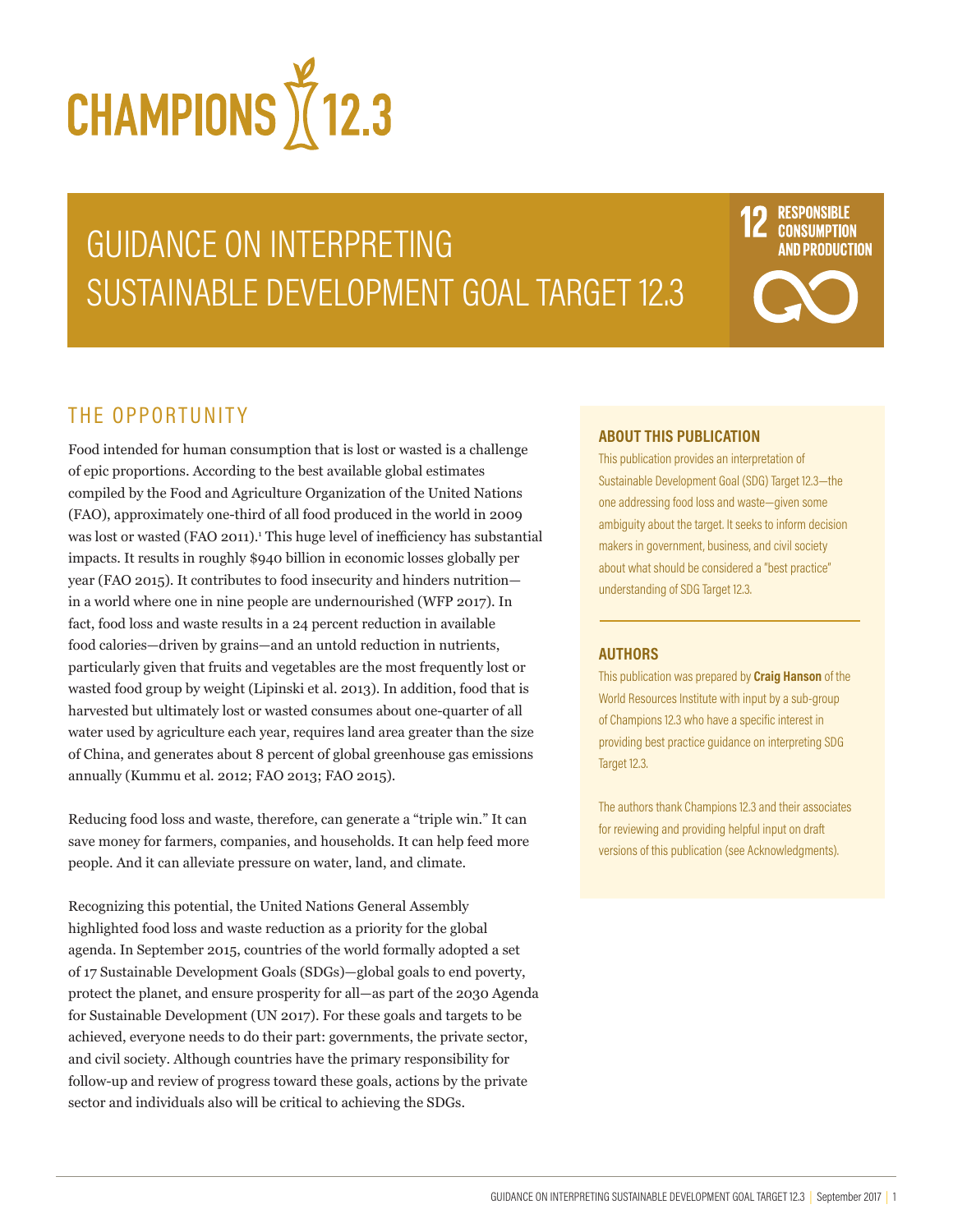Each goal has a set of targets to be achieved by 2030. SDG 12 seeks to "ensure sustainable consumption and production patterns." The third target under this goal, Target 12.3, states:

*"By 2030, halve per capita global food waste at the retail and consumer levels and reduce food losses along production and supply chains, including post-harvest losses."* 

## THE AMBIGUITY

However, conversations with many people indicate that, in several respects, the exact meaning of SDG Target 12.3 is somewhat ambiguous. In particular:

- 1. It is not explicit whether it covers the entire food supply chain, including sectors such as food manufacturing, hospitality, and food service.
- 2. Although it has a quantified target for "food waste," it does not have a quantified target for "food losses."
- 3. It is unclear whether the target covers only food or both food and its associated inedible parts (e.g., bones, rinds, pits/stones).
- 4. It is unclear which destinations (e.g., animal feed, composting, landfill, sewer) constitute "losses" and "waste."
- 5. The existing United Nations (UN) "indicator" for monitoring country progress<sup>2</sup> toward SDG Target 12.3-the Food Loss Index—only covers the food loss portion of the target, not the food waste portion (Tayyib and Golini 2016).3

This ambiguity has the potential to create uncertainty among governments, companies, and civil society about what they should be aspiring to achieve. Uncertainty can breed inaction. It can complicate measuring progress toward the target and comparing results. And it can hinder ambition, since entire sectors might think they are excluded, or entities might not consider certain destinations as "food loss and waste" and thus not take action where appropriate.

## THE CLARIFICATION

In response to this ambiguity, this document proposes the following as an appropriately ambitious interpretation of the SDG target on food loss and waste. Clearly it is not possible to add to or change the actual wording of Target 12.3, since all the SDG targets were formally agreed upon in 2015 by member countries of the United Nations after a multiyear process. Nonetheless, the interpretation below could be considered "best practice" or a "north star" for how governments and companies should interpret SDG Target 12.3. This elaboration can guide governments (e.g., country, provincial, city), companies, and individuals as they set explicit food loss and waste reduction targets, measure progress, and take on-the-ground action.

- **1. What sectors are covered?** One should interpret Target 12.3 as covering the *entire* food supply chain, from the point that crops and livestock are ready for harvest or slaughter through to the point that they are ready to be ingested by people (Figure 1). Entities should seek to reduce food loss and waste within the boundaries they control, and seek to help drive reductions up and down the supply chains where they have influence.
- **2. What is the target for food losses?** If the world is to fully realize the economic, food security, and environmental benefits of reducing food loss and waste, one should apply the "halve per capita" in practice to food losses, as well, not just to food waste. Not having a quantitative target on the food loss portion risks reducing both ambition and focus on an issue (food losses) that is important for many regions of the world.
- **3. What material types count?** One should interpret that "food loss and waste" applies to both "food" that is intended for human consumption4 and its associated "inedible parts" which leave the human food supply chain because Target 12.3 comes under SDG 12 ("sustainable consumption and production") and not SDG 2 ("ending hunger"). It is thus

#### FIGURE 1. **The food supply chain**

| <b>PRODUCTION</b>            | <b>HANDLING &amp;</b><br><b>STORAGE</b> | <b>PROCESSING &amp;</b><br><b>PACKAGING</b> | <b>DISTRIBUTION &amp;</b><br><b>MARKET</b> | <b>CONSUMPTION</b>         |
|------------------------------|-----------------------------------------|---------------------------------------------|--------------------------------------------|----------------------------|
| During or immediately after  | After leaving the farm for              | During industrial or                        | During distribution to                     | In the home or business of |
| harvesting on the farm       | handling, storage, and                  | domestic processing,                        | markets (including                         | the consumer (including    |
| (plant harvesting, livestock | transport (warehouses,                  | manufacturing, and                          | wholesale and retail                       | restaurants, hotels, and   |
| slaughter, fisheries catch)  | silos, shipping containers)             | packaging                                   | markets)                                   | caterers)                  |

*Source:* Adapted from FAO 2011.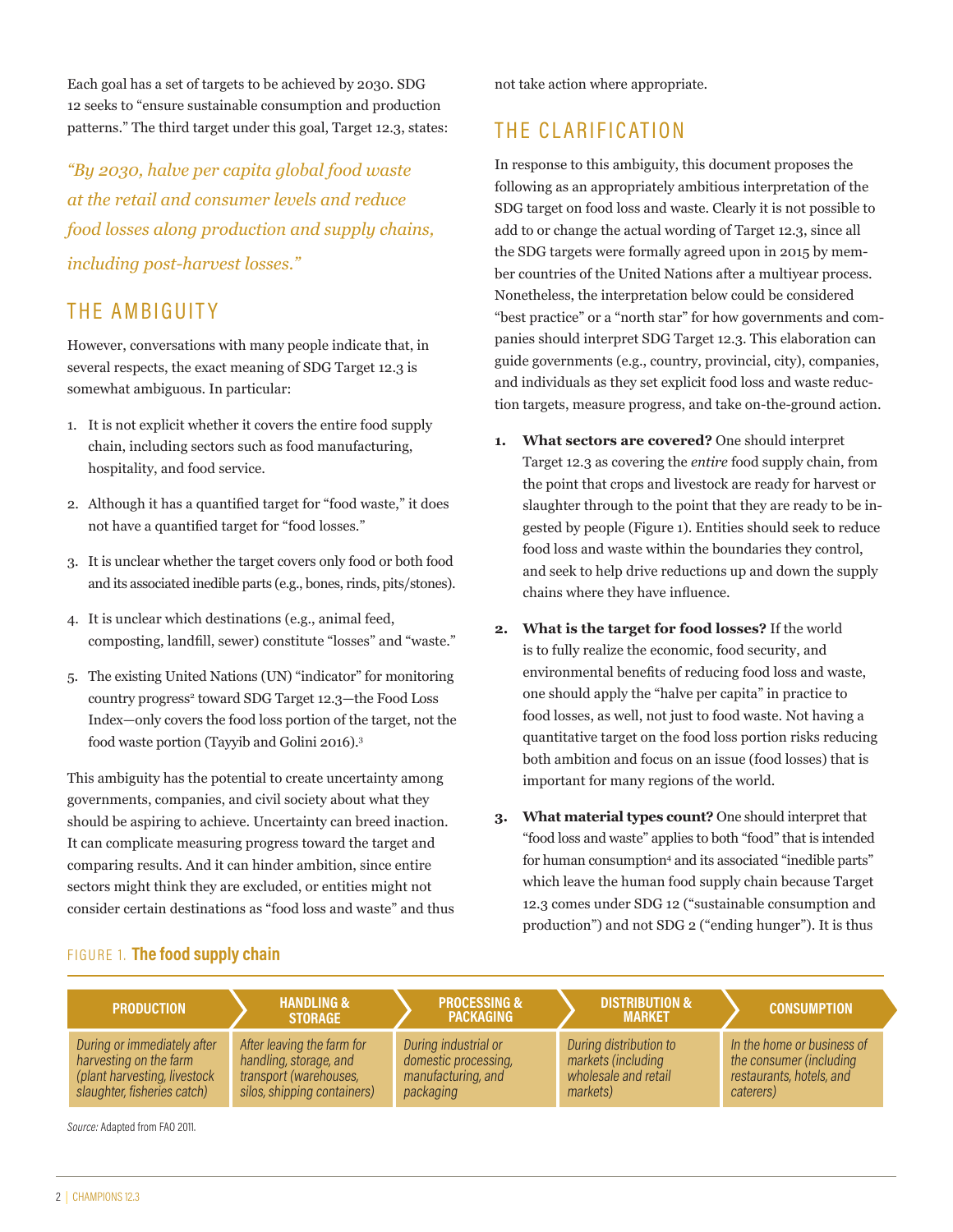about food security *and* resource-use efficiency, and not just about food security alone. This recommendation is consistent with the draft scope proposed for country-level data being suggested by FAO and the European Commission.

**4. What destinations count?** One should interpret that "loss and waste" covers eight of the possible destinations for food and associated inedible parts that leave the human food supply chain (*see the appendix for definitions of possible destinations*). It excludes animal feed and biobased materials/biochemical processing (where material is converted into industrial products) (Figure 2). This recommendation on defining "food loss and waste" is consistent with the approach proposed by FAO and the European Commission for country-level reporting, except that these two organizations also exclude "not harvested/plowed-in" due to data availability and regulatory constraints, respectively (Tayyib and Golini 2016; European Parliament 2014; European Parliament 2017).

The challenge in collecting data on crops that are ready for harvest but are ultimately not harvested is real. However, including "not harvested/plowed-in" in the scope is important for inspiring interest in collecting this data, as well as for

inspiring innovations that reduce this type of food loss. If countries currently do not collect this data, then there may be a role for the private sector when engaging suppliers on food loss and waste issues; that is, private sector data could complement government data. Moreover, not harvesting crops that are otherwise ready for harvest is a waste of numerous resources and is a loss of possible income. Best practice strategies do exist for minimizing the amount of food not harvested, such as gleaning and better food demand forecasting.

**5. What indicator should be used?** For monitoring of *country* progress toward SDG Target 12.3, the indicator ideally should also cover the food waste portion of the target, and not just food losses. The indicator therefore would be "food loss and waste per capita" (based on a country's population), measured in kilograms/person/year. This would be substantiated by two sub-indicators, one focusing on losses occurring from the farm up to (but excluding) the retail stage of the food value chain (the existing "Food Loss Index"), and the other focusing on waste from retail to the point of consumption (a to-be-developed "Food Waste Index"). This solution ensures full coverage of the food loss and waste issue and supports existing language of SDG Target 12.3, yet minimizes the reporting burden. FAO has been chosen to serve as custodian for the indicator.

#### *Source:* Adapted from FLW Protocol 2016. 12 months <code>TIMEFRAME | | MATERIAL TYPE</code>  $\vert$  <code>DESTINATION</code>  $\vert$  <code>BOUNDARY</code> **RELATED ISSUES** Pre-harvest losses and the weight of product packaging are excluded from the weight of FLW. **Organization Geography Lifecycle stage** Food  $H$  **H** Animal feed **H** Food category  $I$ nedible parts  $H$   $H$  Biomaterial/processing Co/anaerobic digestion Compost/aerobic Controlled combustion Land application Not harvested Landfill Refuse/discards Sewer

#### FIGURE 2. **Recommended scope for interpreting SDG Target 12.3**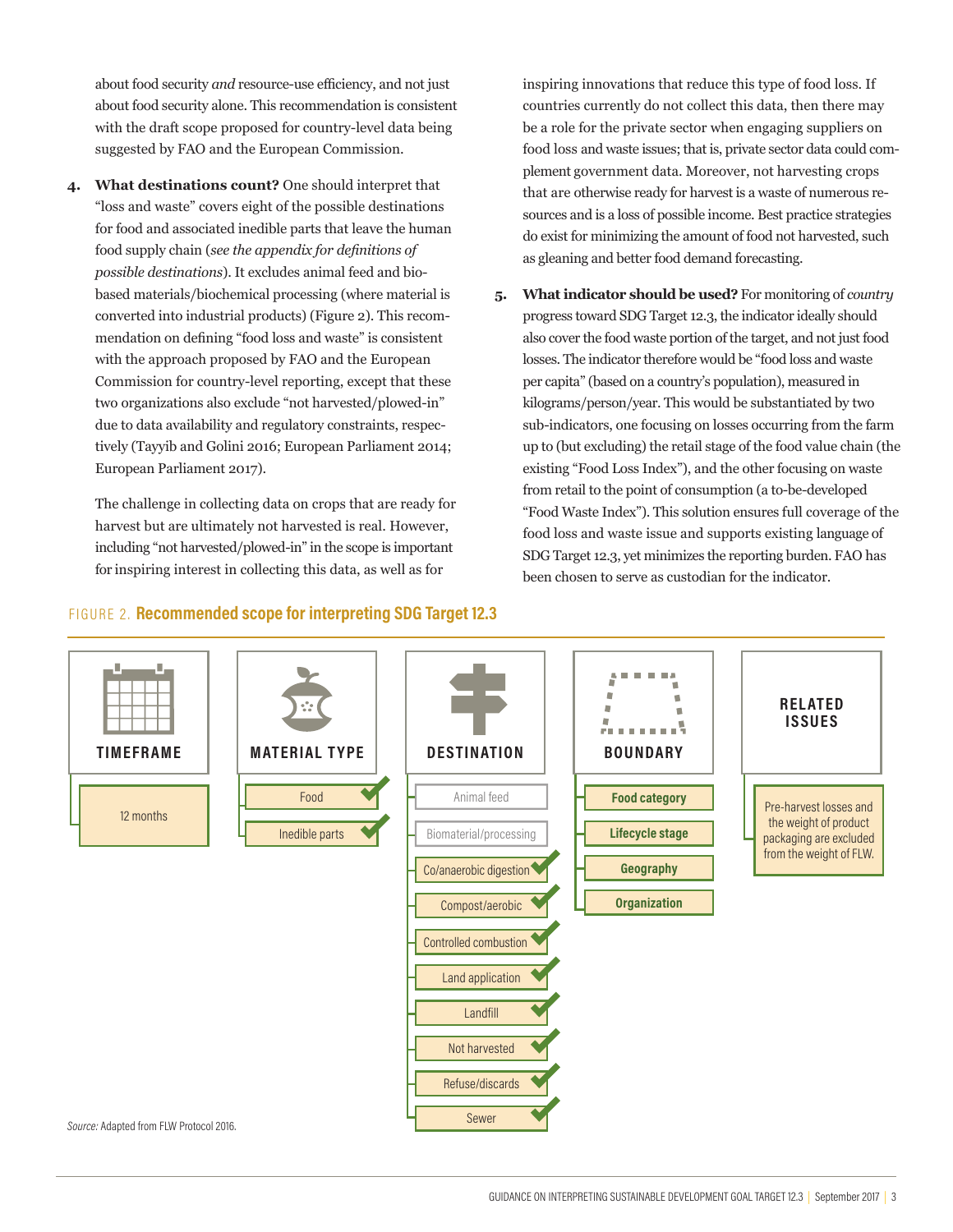This interpretation means that SDG Target 12.3 is challenging the world to cut in half the amount of food and associated inedible parts per capita that is not eaten and goes to destinations other than animal feed or bio-based materials/ biochemical processing. This means that:

- Achieving the target involves preventing food and associated inedible parts from leaving the human food supply chain in the first place (e.g., avoiding excess food production, ensuring food makes it to market, donating or redistributing unsold food to those in need, converting inedible parts into food) and/or by shifting that which does leave the human food supply chain away from less-value-added destinations and instead toward animal feed or bio-based materials/ biochemical processing.
- The 50 percent reduction target applies to both food and associated inedible parts. However, if entities are able to measure and report on food and associated inedible parts separately, then they should be able to apply the 50 percent reduction target only to the food portion—although they should still take steps to reduce the amount of inedible parts as much as possible. This flexibility recognizes that for some entities a significant share of food loss and waste may be associated inedible parts. Yet halving the amount of inedible parts can be more difficult to achieve than halving the amount of food, since there can be physical, cultural, or regulatory limitations on inedible parts being converted into food, diverted to animal feed, and/or diverted to bio-based materials/ biochemical processing. This flexibility creates an incentive for entities to quantify food and associated inedible parts separately.
- When accounting for and reporting a food loss and waste inventory to meet Target 12.3, entities should select a scope consistent with the material types and destinations outlined in Figure 2. The *Food Loss and Waste Accounting and Reporting Standard* can help companies, countries, cities, and others by providing common definitions and language to describe the scope, as well as by providing guidance on available quantification methods.<sup>5</sup> Of course, entities may elect to expand the scope (to cover more destinations) if doing so helps them meet other goals beyond SDG Target 12.3 (e.g., an industry association voluntary target). An efficient approach is to quantify data and record results separately per destination for all 10 destinations in Figure 2. Doing so empowers an entity to gain insights on all its food-related material flows and retain the ability to easily share or report results for multiple food loss and waste programs, including achieving SDG Target 12.3, that may have different scopes.

There already is a hierarchy among the suite of destinations in terms of which generate the most value for people and the planet. Although there are slight variations around the world, Figure 3 gives a perspective on this hierarchy.

## THE ASPIRATION

These recommendations are designed to help governments and companies more effectively, confidently, and consistently set food loss and waste reduction targets and measure performance over time. They are designed to help governments and companies set their scopes when conducting food loss and waste inventories. In addition, they are designed to provide input into the ongoing process for developing and refining indicators for tracking the SDGs.

SDG Target 12.3 is a once-in-a-generation call to action. Governments and companies should adopt this target as their own, start measuring to manage, and boldly take action. If we all do this, we will take a big step toward a future that improves economic performance, achieves food security, strengthens social conditions, promotes resource-use efficiency, protects the planet, and contributes to prosperity for all.

#### FIGURE 3. **A hierarchy of destinations for achieving SDG Target 12.3**

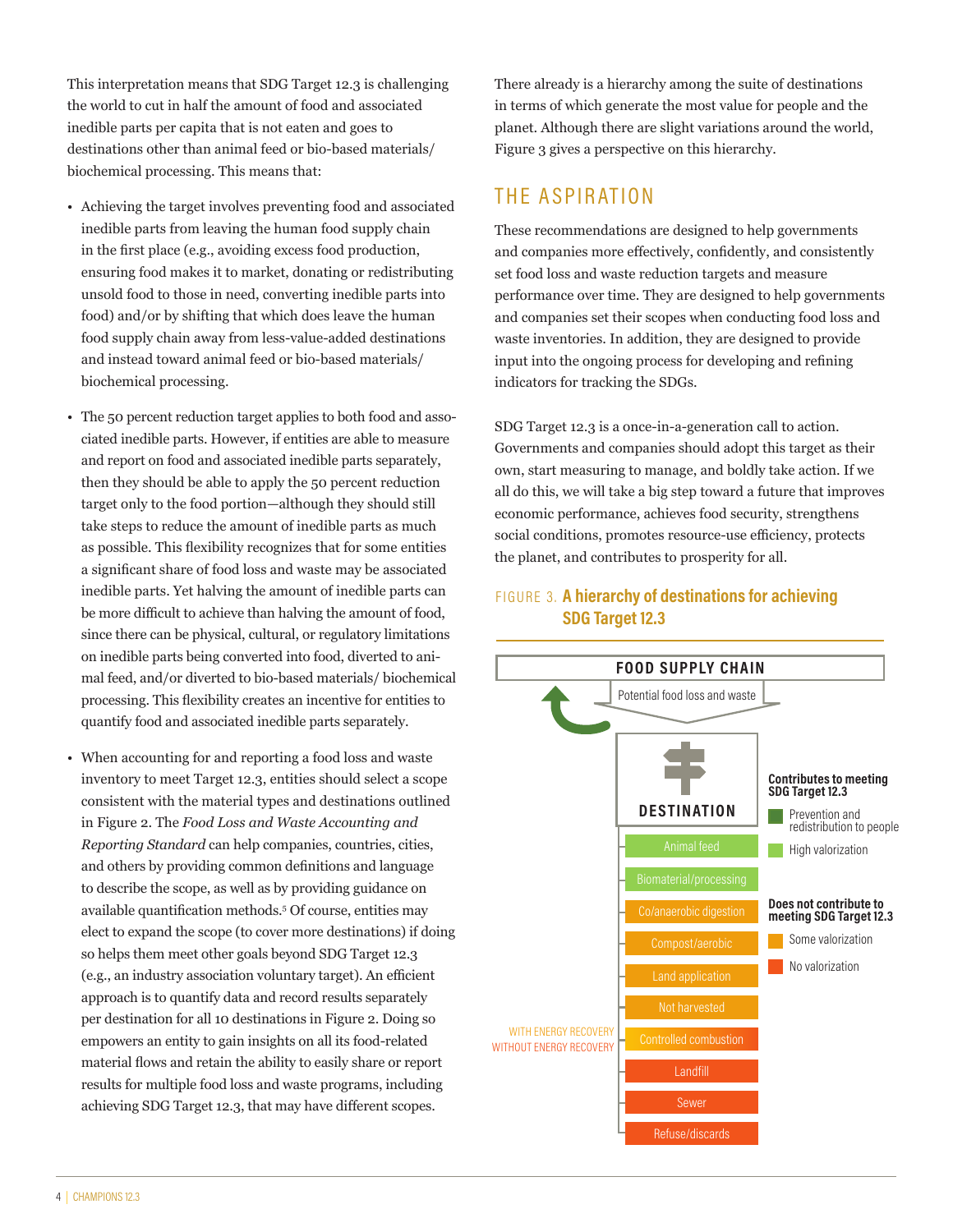## APPENDIX

The following definitions are taken from the *FLW Standard.*

#### **Definitions of "food" and "inedible parts"**

"Food" is any substance—whether processed, semi-processed, or raw—that is intended for human consumption. Food includes drink and any substance that has been used in the manufacture, preparation, or treatment of food. Food also includes material that has spoiled and is therefore no longer fit for human consumption. It does not include cosmetics, tobacco, or substances used only as drugs. It does not include processing agents used along the food supply chain; for example, water to clean or cook raw materials in factories or at home.

"Inedible parts" are components associated with a food that, in a particular food supply chain, are not intended to be consumed by humans. Examples

of inedible parts associated with food could include bones, rinds, and pits/stones. Inedible parts do not include packaging. What is considered inedible varies among users (e.g., chicken feet are consumed in some food supply chains but not in others), changes over time, and is influenced by a range of variables, including culture, socioeconomic factors, availability, price, technological advances, international trade, and geography (FLW Protocol 2016).

#### **Definitions of destinations**

"Destinations" are where food and/or associated inedible parts that leave the human food supply chain go. The destinations in Table A1 are presented in alphabetical order and are focused on the processes used to convert material exiting the food supply chain rather than on the ultimate output (e.g., fuel, soil amendment). See Chapter 6 of the *FLW Standard* for additional detail (FLW Protocol 2016).

#### TABLE A1. **Definitions of destinations**

| <b>DESTINATION</b>                                       | <b>DEFINITION</b>                                                                                                                                                                                                                                                                                                                                                                                                                                                             |  |  |
|----------------------------------------------------------|-------------------------------------------------------------------------------------------------------------------------------------------------------------------------------------------------------------------------------------------------------------------------------------------------------------------------------------------------------------------------------------------------------------------------------------------------------------------------------|--|--|
| <b>Animal feed</b>                                       | Diverting material from the food supply chain <sup>a</sup> (directly or after processing) to animals.                                                                                                                                                                                                                                                                                                                                                                         |  |  |
| <b>Bio-based materials/</b><br>biochemical<br>processing | Converting material into industrial products. Examples include creating fibers for packaging material, creating bioplastics (e.g.,<br>polylactic acid), making "traditional" materials such as leather or feathers (e.g., for pillows), and rendering fat, oil, or grease into<br>a raw material to make products such as soaps, biodiesel, or cosmetics. "Biochemical processing" does not refer to anaerobic<br>digestion or production of bioethanol through fermentation. |  |  |
| Codigestion/<br>anaerobic digestion                      | Breaking down material via bacteria in the absence of oxygen. This process generates biogas and nutrient-rich matter. Codigestion<br>refers to the simultaneous anaerobic digestion of FLW and other organic material in one digester. This destination includes<br>fermentation (converting carbohydrates-such as glucose, fructose, and sucrose-via microbes into alcohols in the absence of<br>oxygen to create products such as biofuels).                                |  |  |
| Composting/aerobic<br>processes                          | Breaking down material via bacteria in oxygen-rich environments. Composting refers to the production of organic material (via<br>aerobic processes) that can be used as a soil amendment.                                                                                                                                                                                                                                                                                     |  |  |
| <b>Controlled</b><br>combustion                          | Sending material to a facility that is specifically designed for combustion in a controlled manner, which may include some form of<br>energy recovery (this may also be referred to as incineration).                                                                                                                                                                                                                                                                         |  |  |
| <b>Land application</b>                                  | Spreading, spraying, injecting, or incorporating organic material onto or below the surface of the land to enhance soil quality.                                                                                                                                                                                                                                                                                                                                              |  |  |
| Landfill                                                 | Sending material to an area of land or an excavated site that is specifically designed and built to receive wastes.                                                                                                                                                                                                                                                                                                                                                           |  |  |
| Not harvested/<br>plowed-in                              | Leaving crops that were ready for harvest in the field or tilling them into the soil.                                                                                                                                                                                                                                                                                                                                                                                         |  |  |
| Refuse/discards/<br>litter                               | Abandoning material on land or disposing of it in the sea. This includes open dumps (i.e., uncovered, unlined), open burn (i.e., not in<br>a controlled facility), the portion of harvested crops eaten by pests, and fish discards (the portion of total catch that is thrown away<br>or slipped).                                                                                                                                                                           |  |  |
| Sewer/wastewater<br>treatment                            | Sending material down the sewer (with or without prior treatment), including that which may go to a facility designed to treat<br>wastewater.                                                                                                                                                                                                                                                                                                                                 |  |  |
| <b>Other</b>                                             | Sending material to a destination that is different from the ten listed above. This destination should be described.                                                                                                                                                                                                                                                                                                                                                          |  |  |

<sup>a</sup> Excludes crops intentionally grown for bioenergy, animal feed, seed, or industrial use.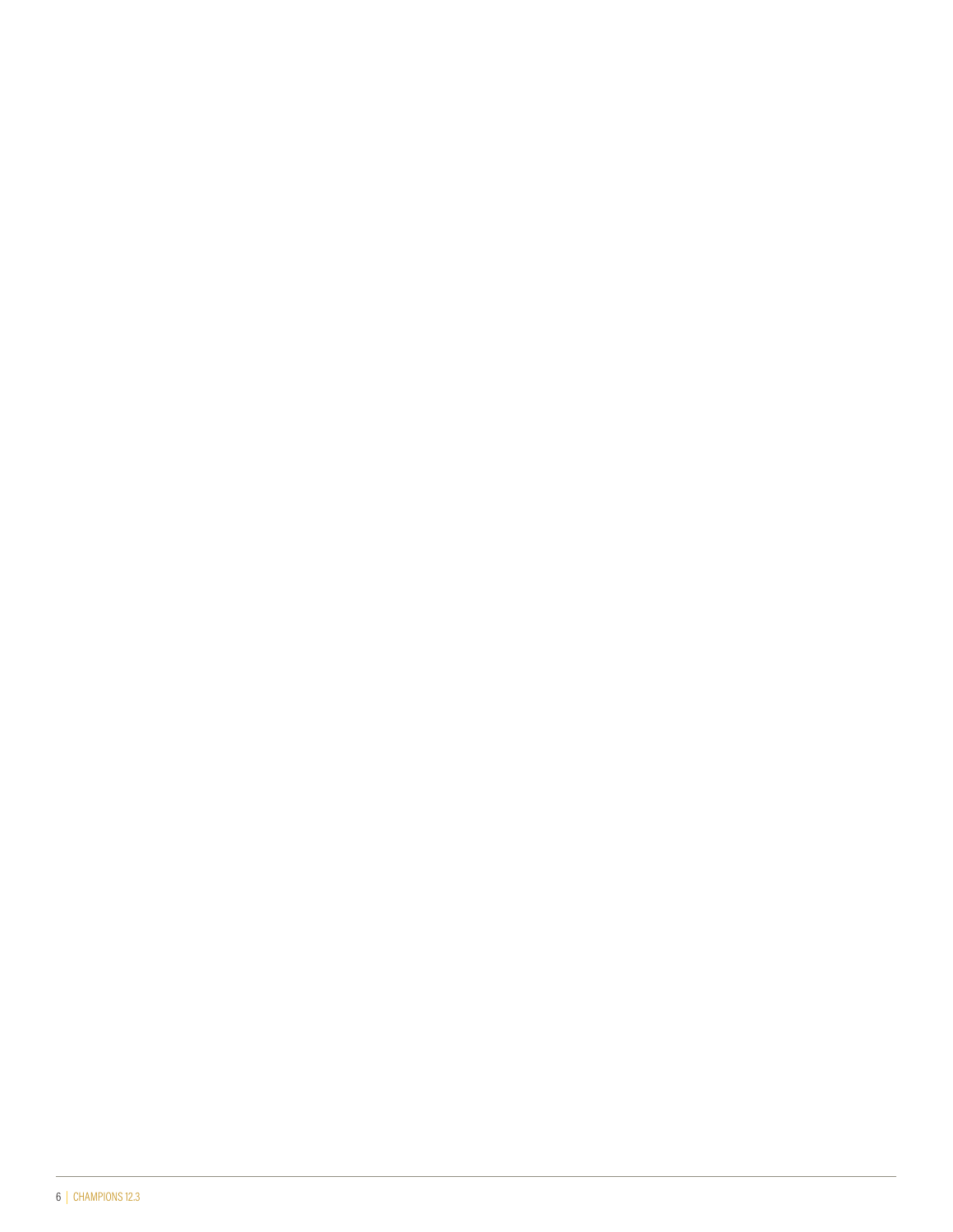## **REFERENCES**

European Parliament. 2014. "Proposal for a directive of the European Parliament and of the Council amending Directives 2008/98/EC on waste, 94/62/EC on packaging and packaging waste, 1999/31/EC on the landfill of waste, 2000/53/EC on end-of-life vehicles, 2006/66/EC on batteries and accumulators and waste batteries and accumulators, and 2012/19/EU on waste electrical and electronic equipment." COM/2014/0397.

European Parliament. 2017. "European Parliament resolution of 16 May 2017 on initiative on resource efficiency: reducing food waste, improving food safety." 2016/2223/(INI).

FAO (Food and Agriculture Organization of the United Nations). 2011. *Global Food Losses and Food Waste—Extent, Causes and Prevention.* Rome: FAO.

FAO. 2013. *Food Wastage Footprint: Impacts on Natural Resources.* Rome: FAO.

FAO. 2015. *Food Wastage Footprint & Climate Change.* Rome: FAO.

FLW Protocol (Food Loss and Waste Protocol). 2016. *The Food Loss and Waste Accounting and Reporting Standard.* Washington, DC: FLW Protocol.

Kummu, M., H. de Moel, M. Porkka, S. Siebert, O. Varis, and P.J. Ward. 2012. "Lost Food, Wasted Resources: Global Food Supply Chain Losses and Their Impacts on Freshwater, Cropland, and Fertiliser Use." *Science of the Total Environment* 438: 477-489.

Lipinski, B., C. Hanson, J. Lomax, L. Kitinoja, R. Waite, and T. Searchinger. 2013. "Reducing Food Loss and Waste." Working Paper. Washington, DC: WRI.

Tayyib, S., and N. Golini. 2016. "The FAO Approach to Food Loss Concepts and Estimation in the Context of Sustainable Development Goal 12 Target 3." Discussion Paper. Rome: FAO.

UN (United Nations). 2017. "Sustainable Development Goals." http://www. un.org/sustainabledevelopment/sustainable-development-goals. Accessed August 25.

WFP (World Food Programme). 2017. "Hunger Statistics." https://www.wfp. org/hunger/stats. Accessed August 25.

Zambrzycki, B. 2017. "Revised document on food waste monitoring and sub-group on food waste measurement: update by the Commission." Presentation given at June 14, 2017 Meeting of the EU Platform on Food Losses and Food Waste.

## ENDNOTES

- 1. One-third as measured by weight.
- 2. The United Nations does not track province, city, or company progress toward the Sustainable Development Goals. *The Food Loss and Waste Accounting and Reporting Standard* provides a common set of requirements and guidance for provinces, cities, and companies (as well as countries) for transparent food loss and waste accounting and reporting.
- 3. This gap is recognized by the Food and Agriculture Organization of the United Nations (FAO), which has stated, "The food waste component of target SDG 12.3 is not covered at all by this indicator," and that there is "the need to have an additional indicator for the SDG 12.3 that will focus on monitoring the food waste component."
- 4. "Food" does not include crops grown with the intention of becoming animal feed, biofuels, or other non-food uses.
- 5. How to select a quantification method for a food loss and waste inventory is described in chapter 7 of *The Food Loss and Waste Accounting and Reporting Standard* (2016). A companion document, *Guidance on FLW Quantification Methods*, provides an overview of ten ways in which an entity may obtain, quantify, record, and analyze data for an FLW inventory.